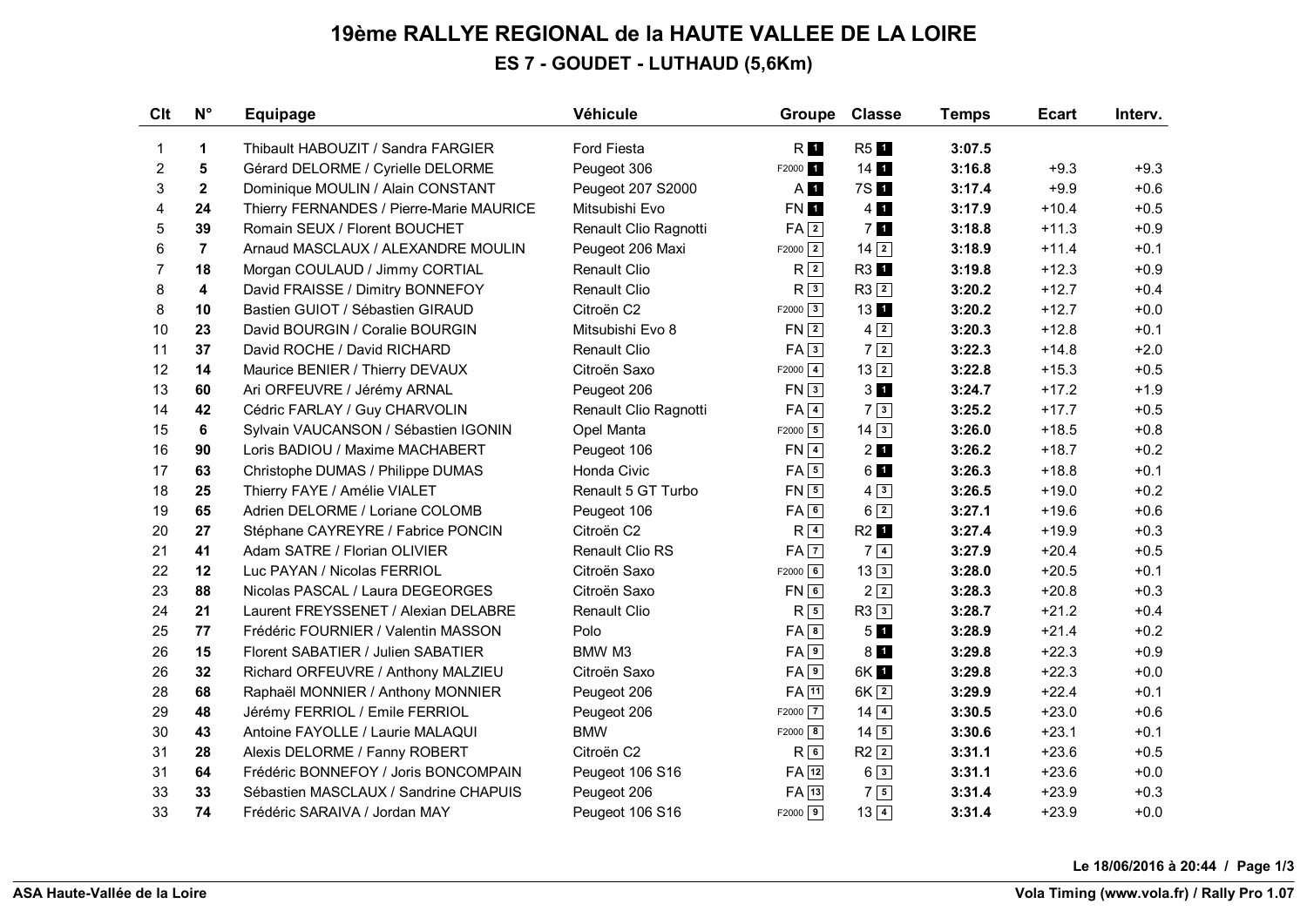## **19ème RALLYE REGIONAL de la HAUTE VALLEE DE LA LOIRE ES 7 - GOUDET - LUTHAUD (5,6Km)**

| Clt | $N^{\circ}$ | <b>Equipage</b>                        | Véhicule            | <b>Groupe</b>      | <b>Classe</b>          | <b>Temps</b> | <b>Ecart</b> | Interv. |
|-----|-------------|----------------------------------------|---------------------|--------------------|------------------------|--------------|--------------|---------|
| 35  | 44          | David DEGEORGES / Jérémy VEDEL         | Peugeot 205         | F2000 10           | $14\overline{6}$       | 3:31.5       | $+24.0$      | $+0.1$  |
| 35  | 79          | Pierre PHILIPPOT / Florian AUDIGIER    | Citroën AX Sport    | $FA$ $14$          | $5\sqrt{2}$            | 3:31.5       | $+24.0$      | $+0.0$  |
| 37  | 29          | Jérémy JAKUBOWSKI / Maxime DECHAUD     | Citroën C2 R2       | $R\sqrt{7}$        | $R2$ <sup>3</sup>      | 3:32.4       | $+24.9$      | $+0.9$  |
| 38  | 45          | Clément DECHAUD / Anne-Charlène DUMONT | Peugeot 206         | F2000 11           | $14\overline{7}$       | 3:32.6       | $+25.1$      | $+0.2$  |
| 39  | 47          | Renaud RIBOT / Jérémy VAST             | Peugeot 309GTi      | F2000 12           | $14\sqrt{8}$           | 3:33.3       | $+25.8$      | $+0.7$  |
| 40  | 17          | Christophe VINCENT / Luc VINCENT       | Peugeot 207         | $A$ 15             | 8 2                    | 3:34.4       | $+26.9$      | $+1.1$  |
| 40  | 94          | Yoann MARTIN / Jean-Philippe ALLEMAND  | Citroën Saxo        | F2000 13           | $13\overline{5}$       | 3:34.4       | $+26.9$      | $+0.0$  |
| 42  | 19          | David BERARD / Jean-François BOUSSIT   | <b>Renault Clio</b> | R8                 | $R3$ <sup>4</sup>      | 3:34.8       | $+27.3$      | $+0.4$  |
| 43  | 107         | Thierry MOULIN / Amaury DEVAUX         | Citroën AX Gti      | $FN$ $7$           | 11                     | 3:35.3       | $+27.8$      | $+0.5$  |
| 44  | 20          | Jérôme EXBRAYAT / Franck SAGNARD       | <b>Renault Clio</b> | $R^{9}$            | $R3$ $5$               | 3:36.2       | $+28.7$      | $+0.9$  |
| 45  | 70          | Jérôme FLEURY / Kévin CHANTRE          | Peugeot 205 GTI     | F2000 14           | $13\sqrt{6}$           | 3:36.4       | $+28.9$      | $+0.2$  |
| 46  | 66          | Philippe LANDON / Alain DEMEURE        | Peugeot 106         | FA 16              | $6\sqrt{4}$            | 3:36.6       | $+29.1$      | $+0.2$  |
| 47  | 86          | Sébastien AIGLON / Elian GRANIER       | Polo                | $FN$ $8$           | 2 3                    | 3:37.4       | $+29.9$      | $+0.8$  |
| 48  | 16          | Jean DASSAUD / Aline DASSAUD           | BMW M3              | FA 17              | $8\sqrt{3}$            | 3:37.7       | $+30.2$      | $+0.3$  |
| 49  | 105         | Alexandre FERREIRA / Julie AMBLARD     | Peugeot 205 Rallye  | $FN$ <sup>9</sup>  | $1\vert 2 \vert$       | 3:38.6       | $+31.1$      | $+0.9$  |
| 50  | 106         | Lionel CIOCHETTO / Emma JOUVE          | Citroën AX Gti      | FN 10              | $1\vert 3 \vert$       | 3:38.8       | $+31.3$      | $+0.2$  |
| 51  | 51          | Rodolphe PICARD / Gaëtan LASSABLIERE   | Peugeot 206         | F2000 15           | $14$ $9$               | 3:38.9       | $+31.4$      | $+0.1$  |
| 52  | 61          | Marc LESUEUR / Julien BONNEFOY         | Renault Clio RS     | FN 11              | $3\sqrt{2}$            | 3:39.3       | $+31.8$      | $+0.4$  |
| 53  | 98          | Franck BADEL / Pascal LUCON            | Puegeot 106         | F2000 16           | $12 \,$ $\blacksquare$ | 3:39.6       | $+32.1$      | $+0.3$  |
| 54  | 103         | Benjamin LEMAIRE / Simon LEMAIRE       | Peugeot 106         | F2000 17           | $12\sqrt{2}$           | 3:42.4       | $+34.9$      | $+2.8$  |
| 55  | 96          | Jérémy BONNEFOY / Morgane DELOBRE      | Peugeot 205 Rallye  | F2000 18           | $12\sqrt{3}$           | 3:42.9       | $+35.4$      | $+0.5$  |
| 56  | 82          | Dylan SAHUC / Jean-Charles SAHY        | Peugeot 106 S16     | $FN$ $12$          | $2\sqrt{4}$            | 3:43.2       | $+35.7$      | $+0.3$  |
| 56  | 95          | Cyrille VINCENT / Grégory DURIAUX      | Simca Rallye 3      | F2000 19           | $12\sqrt{4}$           | 3:43.2       | $+35.7$      | $+0.0$  |
| 58  | 87          | Christophe PASCAL / David ESTEVENON    | Peugeot 106         | $FN$ <sup>13</sup> | $2\sqrt{5}$            | 3:44.1       | $+36.6$      | $+0.9$  |
| 59  | 52          | Laurent CAUSSE / Pascale MALLET        | Peugeot 206 GT      | F2000 20           | 14 10                  | 3:44.7       | $+37.2$      | $+0.6$  |
| 60  | 89          | Didier DANCETTE / Stéphane BESSE       | Honda Civic VTI     | <b>FN</b> 14       | 26                     | 3:46.0       | $+38.5$      | $+1.3$  |
| 61  | 34          | Manon DAUPHIN / Candy FAYE             | Reanult Clio 3 RS   | $A \overline{18}$  | 76                     | 3:46.6       | $+39.1$      | $+0.6$  |
| 62  | 26          | Fabien VALDIVIA / Guillaume FERRET     | Renault GT Turbo    | FN 15              | $4\sqrt{4}$            | 3:47.1       | $+39.6$      | $+0.5$  |
| 63  | 31          | Cyril CHAPUIS / Ludovic MASSON         | Peugeot 206         | $FA$ 19            | $6K\sqrt{3}$           | 3:47.4       | $+39.9$      | $+0.3$  |
| 64  | 83          | Maxime DEBARGES / Philippe BOY         | Peugeot 106 S16     | FN 16              | 2 7                    | 3:48.8       | $+41.3$      | $+1.4$  |
| 65  | 78          | Frédéric MASSON / Aloïs ROCHE          | Citroën AX          | $FA$ 20            | $5\sqrt{3}$            | 3:49.0       | $+41.5$      | $+0.2$  |
| 66  | 109         | Maxime PLOTON / José BRAZ              | Peugeot 106 Xsi     | <b>FN</b> 17       | $1\sqrt{4}$            | 3:50.7       | $+43.2$      | $+1.7$  |
| 67  | 76          | Dominique MALLEVAL / Thibaud TEISSEYRE | Citroën C2          | F2000 21           | 13 7                   | 3:52.5       | $+45.0$      | $+1.8$  |
| 68  | 72          | Steven DESBORDES / Richard DESBORDES   | Citroën Saxo        | F2000 22           | $13\boxed{8}$          | 3:53.8       | $+46.3$      | $+1.3$  |
| 69  | 35          | Philippe CHAMOUX / Logan VIALLARD      | Peugeot 309 GTI     | $FA$ <sup>21</sup> | $7\overline{7}$        | 3:54.2       | $+46.7$      | $+0.4$  |

**Le 18/06/2016 à 20:44 / Page 2/3**